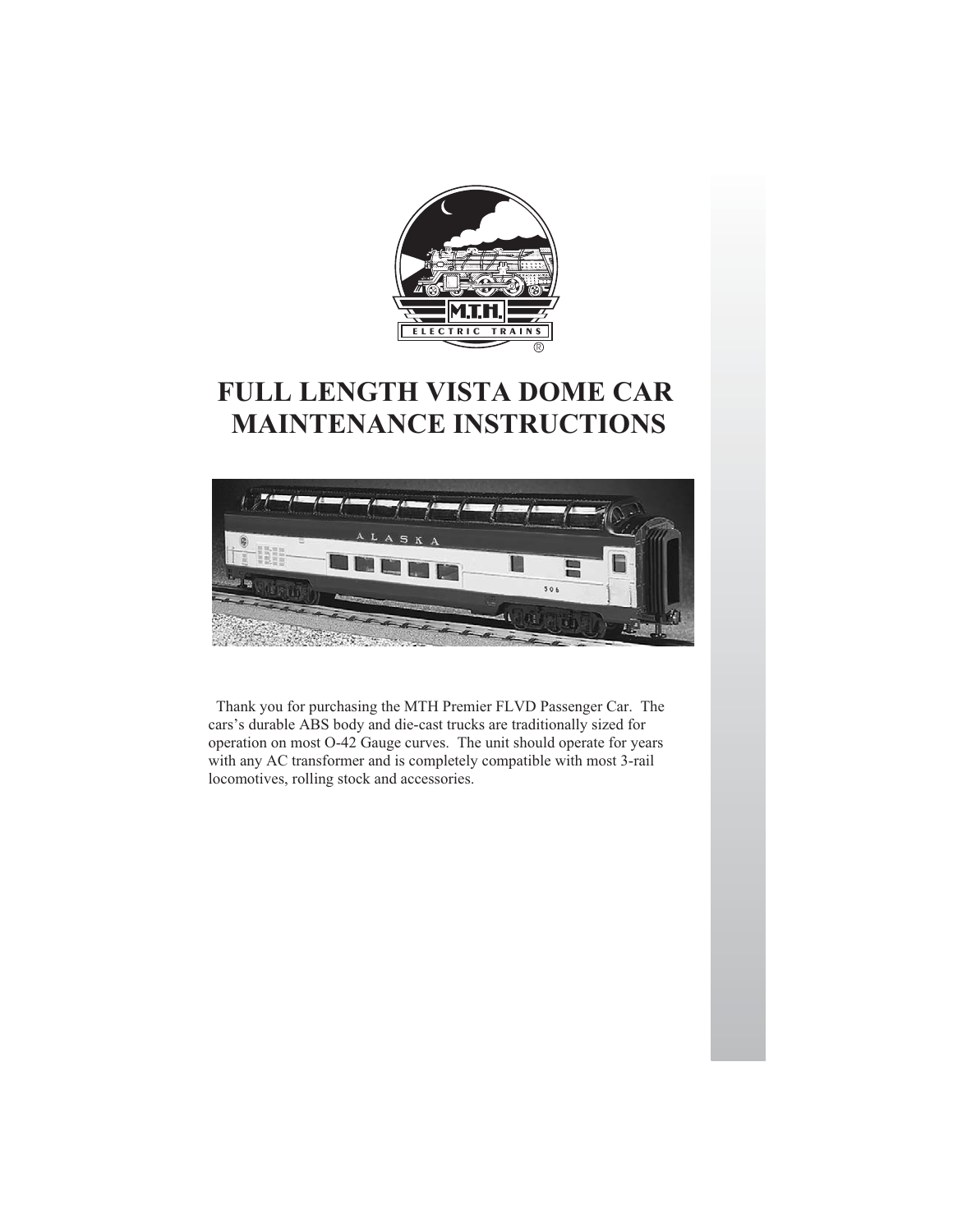# **BASIC OPERATION & MAINTENANCE**

The MTH Premier Scale FLVD Cars are easy to operate and feature mechanical operating couplers for realistic uncoupling operation and lighted interiors with overhead illumination. Before operation, the pickup rollers and axles (where they meet the bronze bushings) should be lubricated with light household oil to ensure smooth, consistent electrical contact with a minimum of light flickering inside the car. Should the lights flicker during operation, the likely cause is insufficient lubrication on the pickup rollers. To lubricate, simply place a drop or two of light household oil on either side of the pickup bracket where the pickup roller is attached.

Occasionally, the lights inside the car may need to be replaced. To replace the lamps follow the disassembly instructions on the following illustrations. Replacement lamps can be obtained directly through MTH Electric Trains, 7020 Columbia Gateway Drive, Columbia, MD 21046-1532.

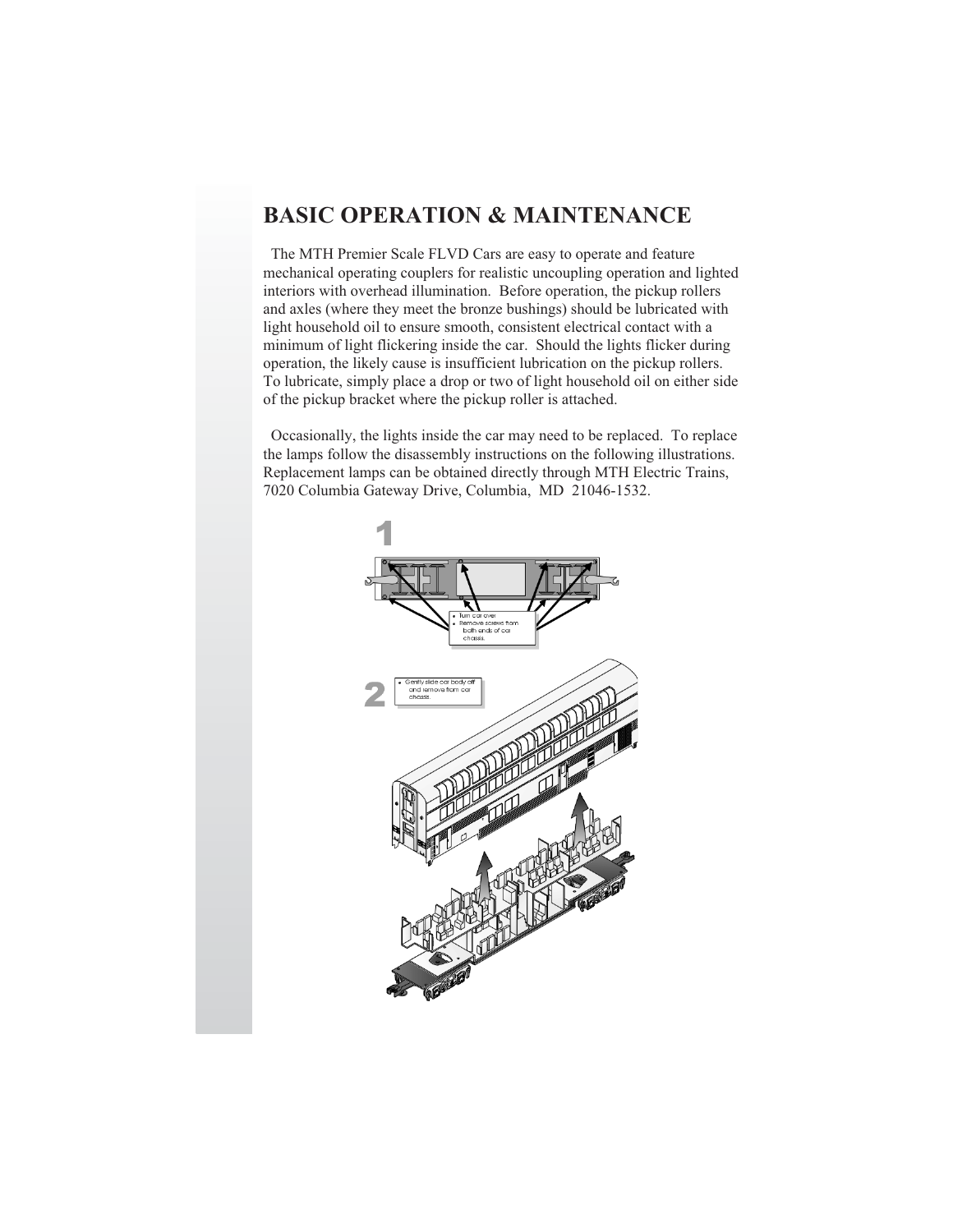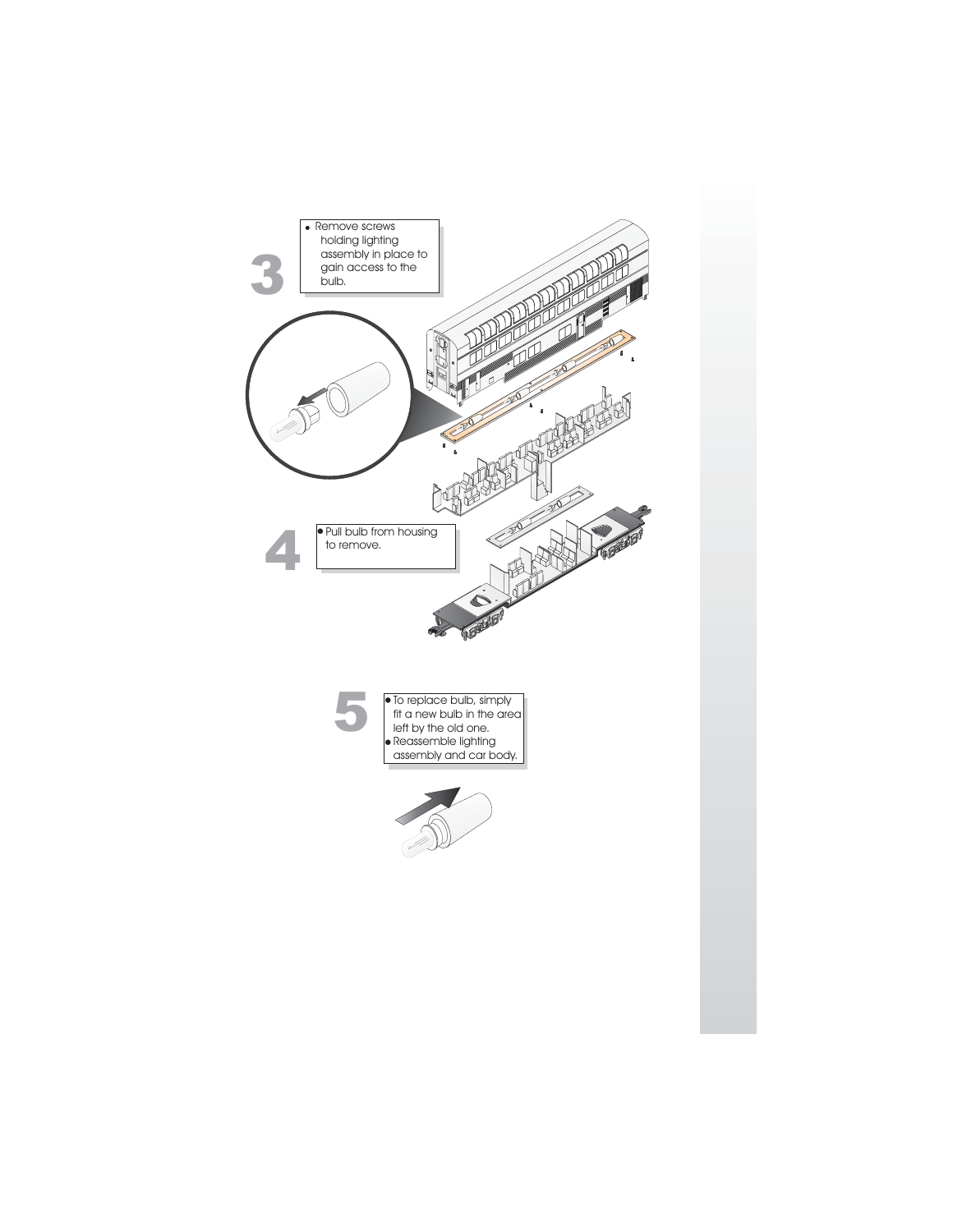# **Full length Vista Dome**<br>Parts

|          | <u>Name and Number</u>                          | Part #                   |
|----------|-------------------------------------------------|--------------------------|
| 1.1      | Shell (Alaska) (# 506)                          | GD-0100016               |
| 1.       | Shell (Southern Pacific)                        | GD-0100017               |
|          | $($ # 3606)                                     |                          |
| 2.1      | Window lens                                     | FA-0100008               |
| 3.       | Window lens                                     | FA-0100008               |
| 4.       | Spring contact plate                            | BH-0000015               |
| 5.       | Spring contact plate                            | BH-0000015               |
| 6.       | Handrail                                        | GD-0100004               |
|          | (nickel) (10.5mm long)                          |                          |
| 7.)      | Diaphram                                        | FI-0000016               |
|          | (27.0X55.0X14.0mm) (4 ribbs) (notched corners)  |                          |
| 8.)      | Window lens                                     | FA-0100009               |
|          | (17.0X33.5mm)                                   |                          |
| 9.)      | Window lens                                     | FA-0100010               |
|          | (36.0X75.0mm)                                   |                          |
| 10.      | Window lens                                     | FA-0100011               |
|          | (35.0X170.0mm)                                  |                          |
| 14.      | Handrail                                        | GD-0110001               |
|          | (nickel)(R)(15.0X24.0mm)                        |                          |
|          | 15.) Handrail                                   | GD-0120001               |
|          | (nickel)(L)(15.0X24.0mm)                        |                          |
| 16.)     | Window lens                                     | FA-0100012               |
|          | (18.0X35.0mm)                                   |                          |
|          | 17.) Reflective tape                            | CI-0000016               |
|          | $(135/16^{\circ}X3/4^{\circ})$                  |                          |
| 18.      | Bulb guide (14 1/2" long)                       | CH-0000011               |
|          | 19.) Interior detail (top)                      | GD-0100014               |
| 20.)     | Screw                                           | IA-0000083               |
| 21.      | Wire harness                                    | BC-0000008               |
|          | (2 1/4" long wires)                             |                          |
| 22.      | Bulb guide (8 1/2" long)<br>23.) Wire harness   | CH-0000010<br>BC-0000009 |
|          |                                                 |                          |
|          | (3 3/4" long wires)                             | BH-0000001               |
|          | 24.) Contact spring base<br>25.) Contact spring | IE-0000015               |
|          | 26.) Interior detail (bottom)                   | GD-0100015               |
|          | 27.) Screw                                      | IA-0000084               |
|          | 28.) Contact board                              | BH-0000016               |
|          | 29.) Screw                                      | IA-0000041               |
| 30.)     | T-Bar                                           | IG-0000001               |
|          | 31.) Coupler                                    | DD-0000003               |
|          | (mechanical) (44.0mm long)                      |                          |
|          | 32.) Armature (37.7mm long)                     | DD-0000002               |
|          | 33.) Spring                                     | IE-0000007               |
|          | 34.) Washer                                     | ID-0000026               |
|          | 35.) E-clip                                     | IF-0000002               |
|          | 36.) Screw                                      | IA-0000085               |
| 37.)     | Screw                                           | IA-0000003               |
|          | 38.) Screw                                      | IA-0000015               |
|          | 39.) Floor                                      | GB-0100004               |
|          | 40.) Insulator (pick-up) (top)                  | BD-0000014               |
| 41.) Nut |                                                 | IC-0000008               |
|          | 42.) Insulator                                  | BD-0000041               |
|          | (pick-up)(bottom)(flat)(square)                 |                          |
| 43.      | Pick-up                                         | BD-0000040               |
| 44.)     | Screw                                           | IA-0000039               |

| Name and Number |                                           | Part $#$   |
|-----------------|-------------------------------------------|------------|
| 45.1            | Truck                                     | DA-0100004 |
|                 | (3 axle) (silver truck sides)             |            |
| 45.1            | Truck                                     | DA-0100005 |
|                 | (3 axle) (black truck sides)              |            |
|                 | 46.) Socket (bulb)                        | CH-0000007 |
|                 | 47.) Bulb base                            | CH-0000006 |
| 48.1            | Bulb                                      | CG-0000011 |
|                 | (18V) (grain of wheat) (small bare wires) |            |

### \* Requires Exchange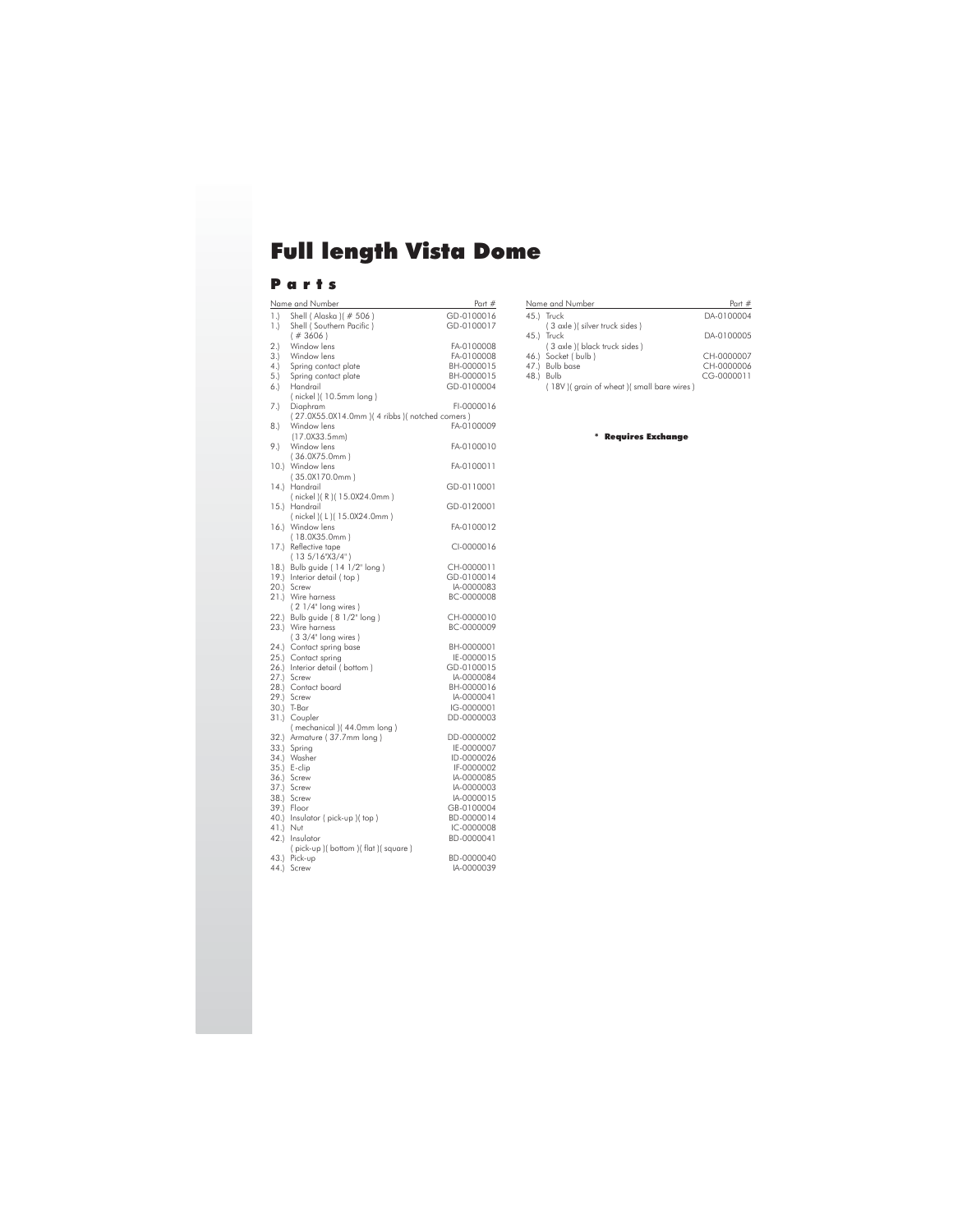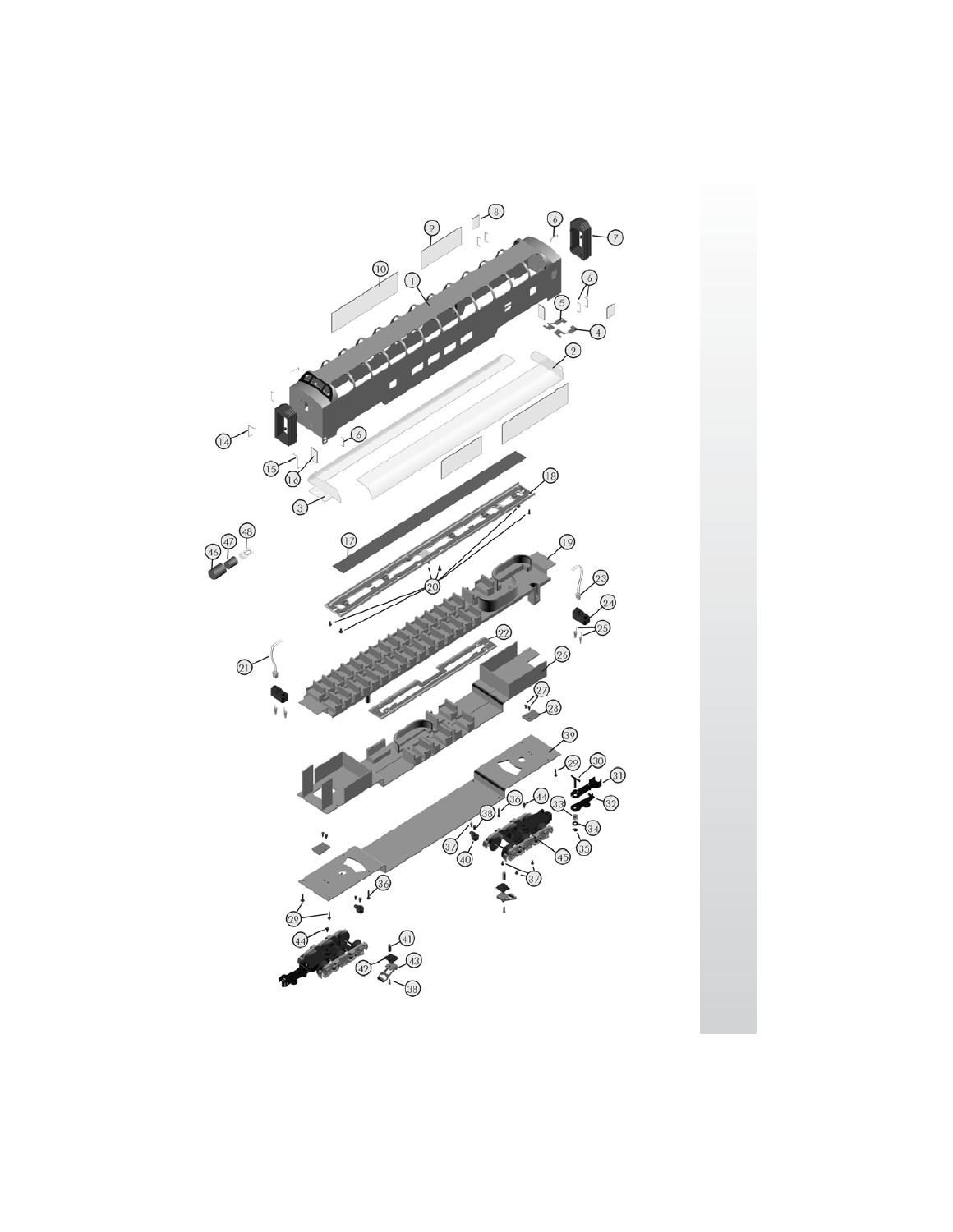## Service & Warranty Information

How to Get Service Under the Terms of the Limited One-Year Warranty

When you suspect an item is defective, please check the operator's manual for standard operation and trouble-shooting techniques that may correct the problem. Additional information may be found on the M.T.H. Website. Should you still require service, follow the instructions below to obtain warranty service.

First, e-mail, write, call or fax M.T.H. Electric Trains or a M.T.H. Authorized Service Center (ASC) in your area to obtain Repair Authorization. You can find the list of ASCs on the M.T.H. Website, www.mth-railking.com. Authorized Service Centers are required to make warranty repairs on items sold only from that store; all other repairs may-- or may not be done at the store's own discretion. If you did not purchase the item directly from the ASC, you will need to select a National Authorized Service Center (NASC) or contact M.T.H. Electric Trains directly. NASC Dealers are compensated by M.T.H. to perform warranty service for any customer whose repair qualifies for warranty service. A list of NASC retailers can be located on the M.T.H. Website or by calling 410-381-2580. Should the warranty no longer apply, you may choose either an ASC or NASC retailer to service your M.T.H. Product. A reasonable service fee will be charged.

CAUTION: Make sure the product is packed in its original factory packaging including its foam and plastic wrapping material to prevent damage to the merchandise. There is no need to return the entire set if only one of the components is in need of repair unless otherwise instructed by the Service Center. The shipment must be prepaid and we recommend that it be insured. A cover letter including your name, address, daytime phone number, e-mail address (if available), Return Authorization number (if required by the service center, a copy of your sales receipt and a full description of the problem must be included to facilitate the repairs. Please include the description regardless of whether you discussed the problem with a service technician when contacting the Service Center for your Return Authorization.

Please make sure you have followed the instructions carefully before returning any merchandise for service. Authorized M.T.H. Service Centers are independently owned and operated and are not agents or representatives of M.T.H. Electric Trains. M.T.H. assumes no responsibility, financial or otherwise, for material left in their possession, or work done, by privately owned M.T.H. Authorized Service Centers.